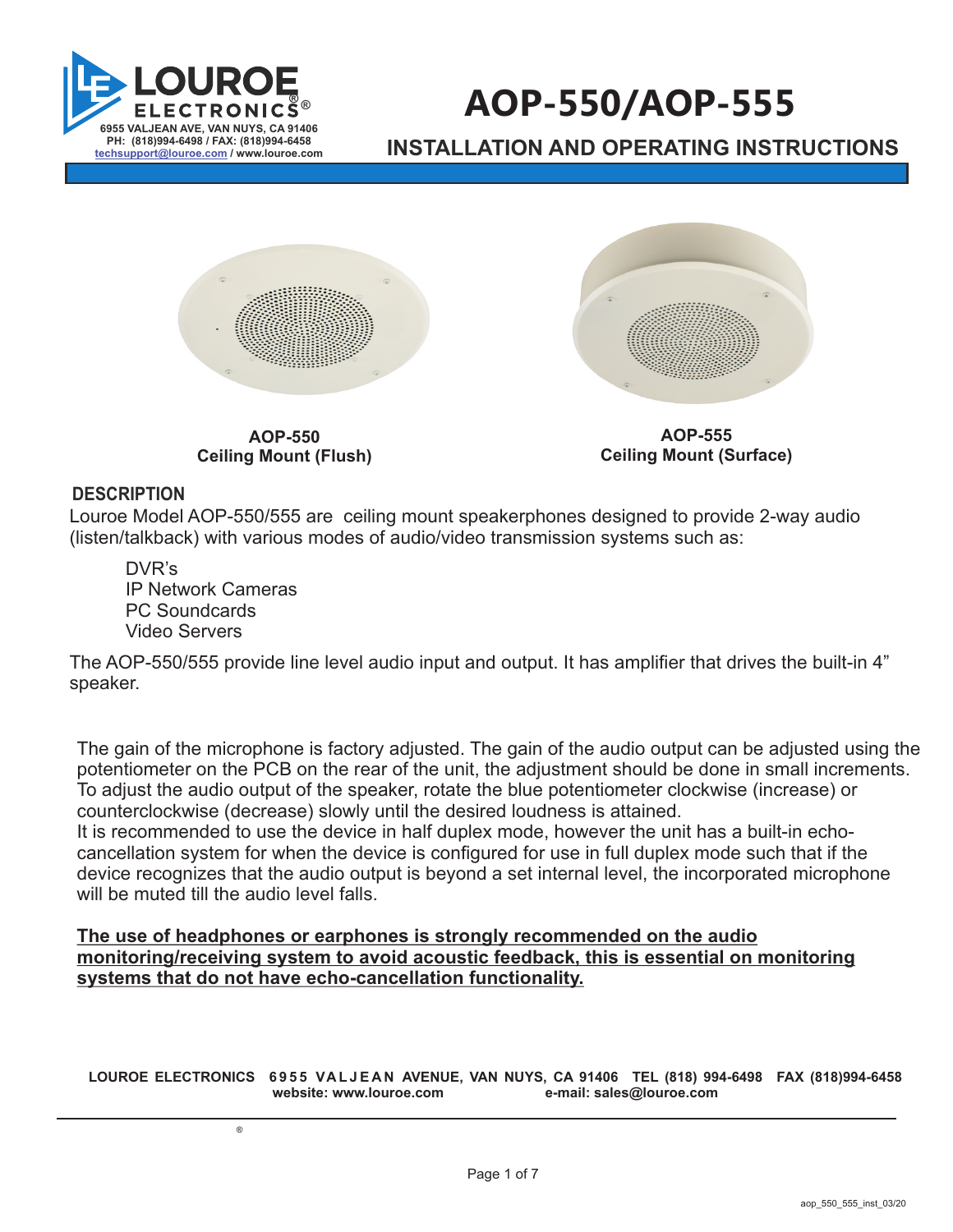## **INSTALLATION AND OPERATING INSTRUCTIONS**





**LOUROE ELECTRONICS 6 9 5 5 VA L J E A N AVENUE, VAN NUYS, CA 91406 TEL (818) 994-6498 FAX 994-6458 (818)** ® **website: www.louroe.com e-mail: sales@louroe.com**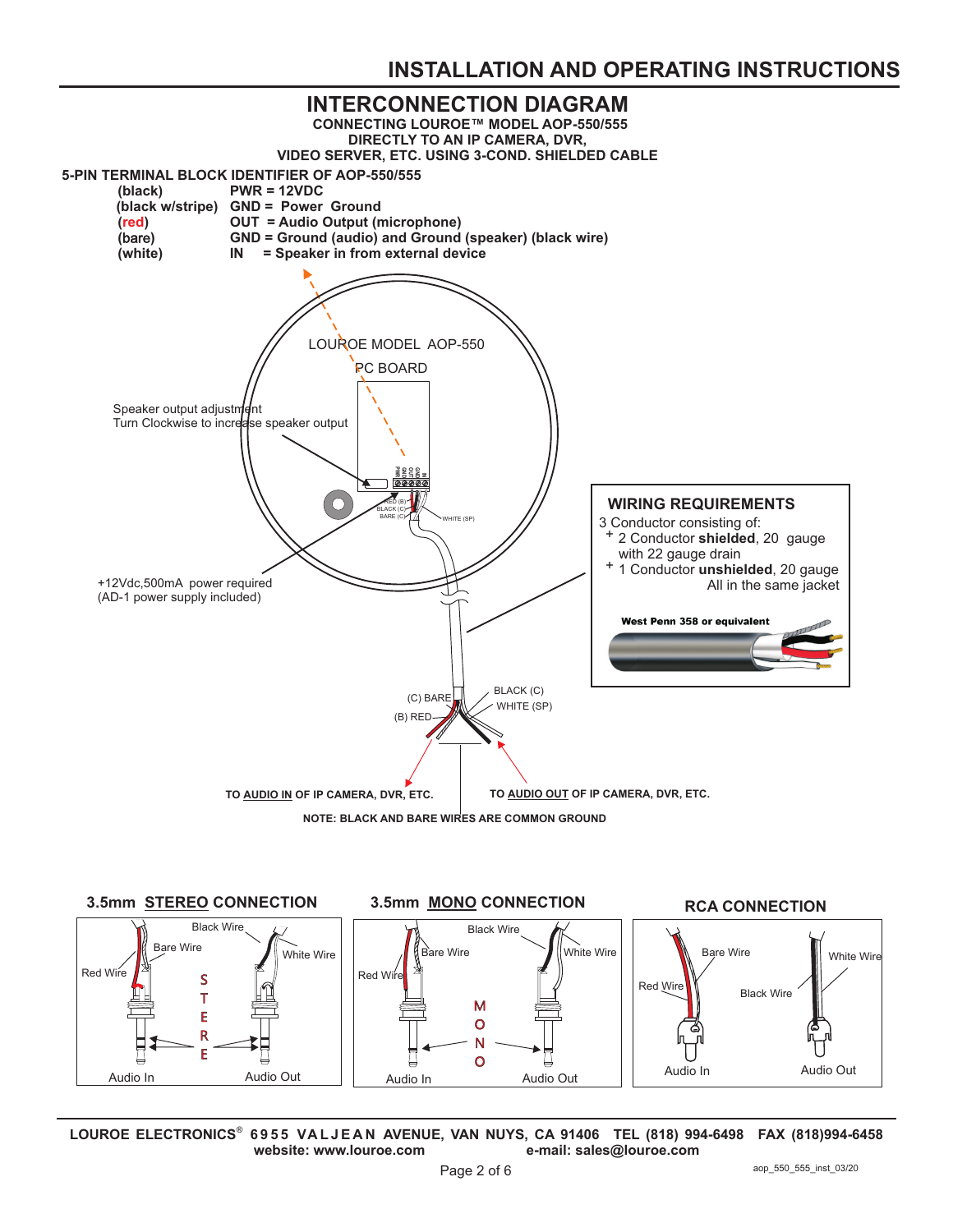

**LOUROE ELECTRONICS 6 9 5 5 VA L J E A N AVENUE, VAN NUYS, CA 91406 TEL (818) 994-6498 FAX 994-6458 (818)** ® **website: www.louroe.com e-mail: sales@louroe.com**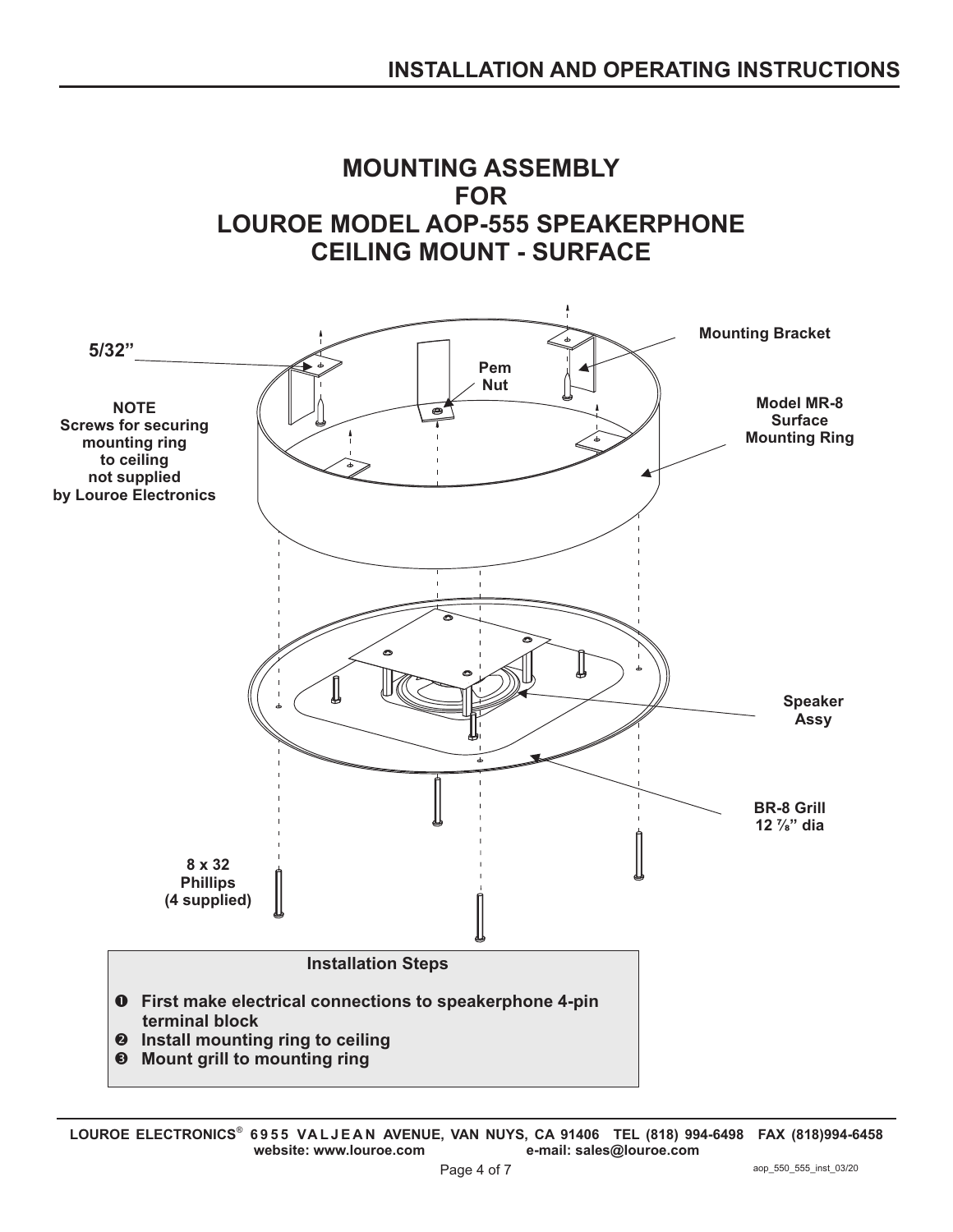



**LOUROE ELECTRONICS 6 9 5 5 VA L J E A N AVENUE, VAN NUYS, CA 91406 TEL (818) 994-6498 FAX 994-6458 (818)** ® **website: www.louroe.com e-mail: sales@louroe.com**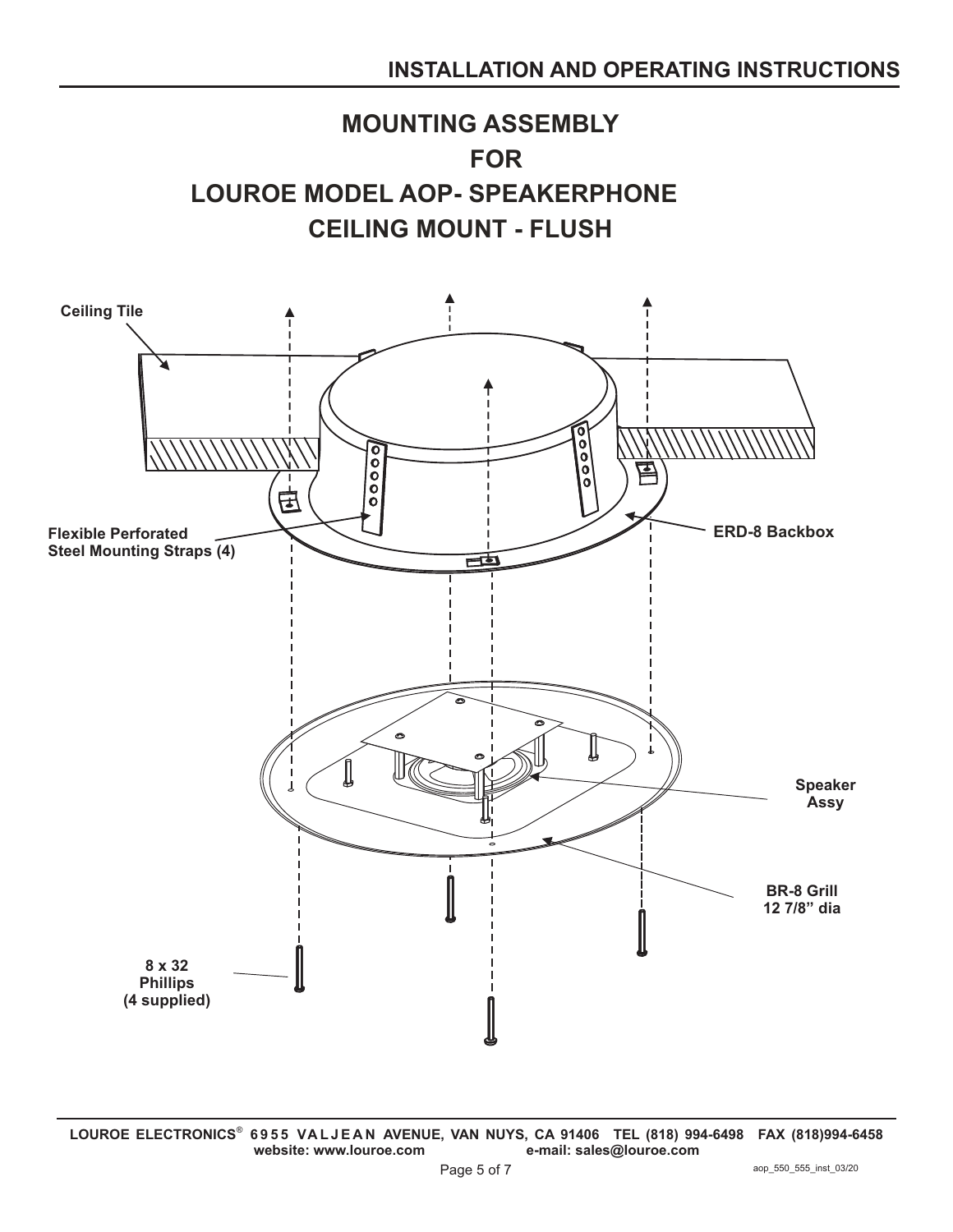# **NOTES**

### **SPECIFICATIONS (Microphone)**

| $\blacksquare$ Type              | Electret Condenser                      |
|----------------------------------|-----------------------------------------|
| $\blacksquare$ Audio output      | Line level (0 dB $@600$ )<br>unbalanced |
| ■ Microphone element sensitivity | -45 dB                                  |
| ■ Frequency response             | 40 Hz - 15 kHz                          |
| Audio Input Impedance            | 600                                     |

#### **SPECIFICATIONS (Speaker)**

| ■ Speaker power output | 1W                                      |
|------------------------|-----------------------------------------|
| ■ Speaker impedance    | 8                                       |
| ■ Speaker magnet       | Neodymium                               |
| ■ Speaker size         | 2"                                      |
| ■ Current Drain        | 200 <sub>m</sub> A                      |
| ■ Supply Voltage       | 12Vdc                                   |
| Dimensions             | 6.5" $H \times 4.8$ " W $\times$ 1.9" D |
| ≡ Weight               | $1lb$ $7$ $oz$                          |
| ■ Shipping Weight      | 3 lbs                                   |

Listed product - this product must be installed with a listed LPS or Class 2 power supply.

WARRANTY<br>LOUROE ELECTRONICS® warrants that at the time of shipment products manufactured by LOUROE ELECTRONICS® to be free of defects in<br>Should a defect appear within one year (24 months) from date of shipment, LOUROE ELEC

**This equipment shall not be accepted for repair or return without prior notification by LOUROE ELECTRONICS®.**

**This warranty does not extend to any Louroe product that has been subjected to improper or incorrect installation, misuse, accident, or in violation of installation instructions provided by LOUROE ELECTRONICS®.**

**Returned shipments to LOUROE ELECTRONICS® shall be at customer's expense. LOUROE ELECTRONICS® will return the equipment prepaid via best way.**

LOUROE ELECTRONICS® 6955 VALJEAN AVENUE, VAN NUYS, CA 91406 TEL (818) 994-6498 FAX (818)994-6458 **website: www.louroe.com e-mail: sales@louroe.com**